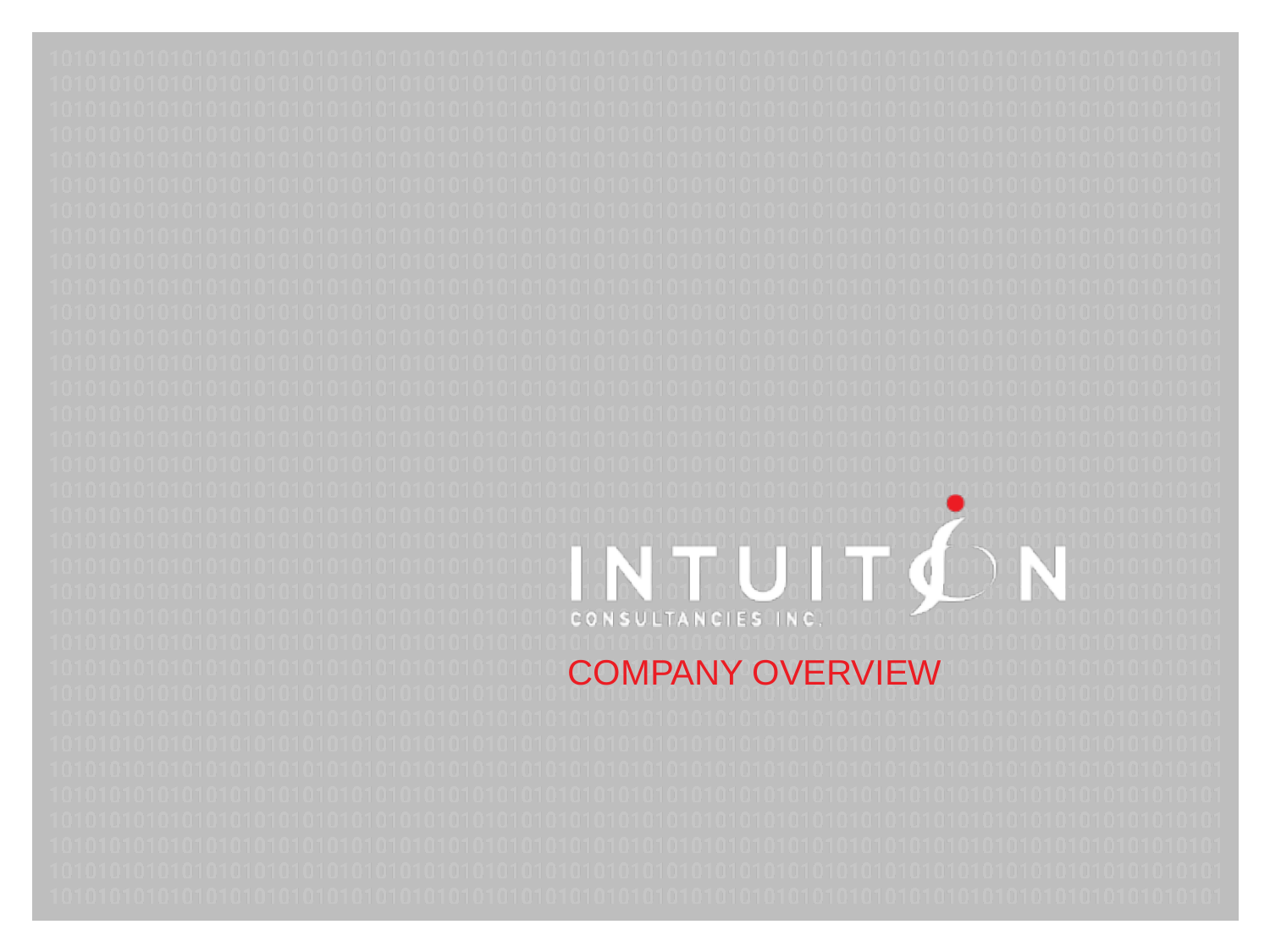

## Table of Contents

- $3<sup>1</sup>$ About Us
- $6<sup>1</sup>$ Core Functional Structure
- <sup>13</sup> | Industries Served
- <sup>20</sup> | Strategic Partnerships/Referenceable Clients
- <sup>24</sup> | Services Platform
- <sup>28</sup> | Let's Get Started!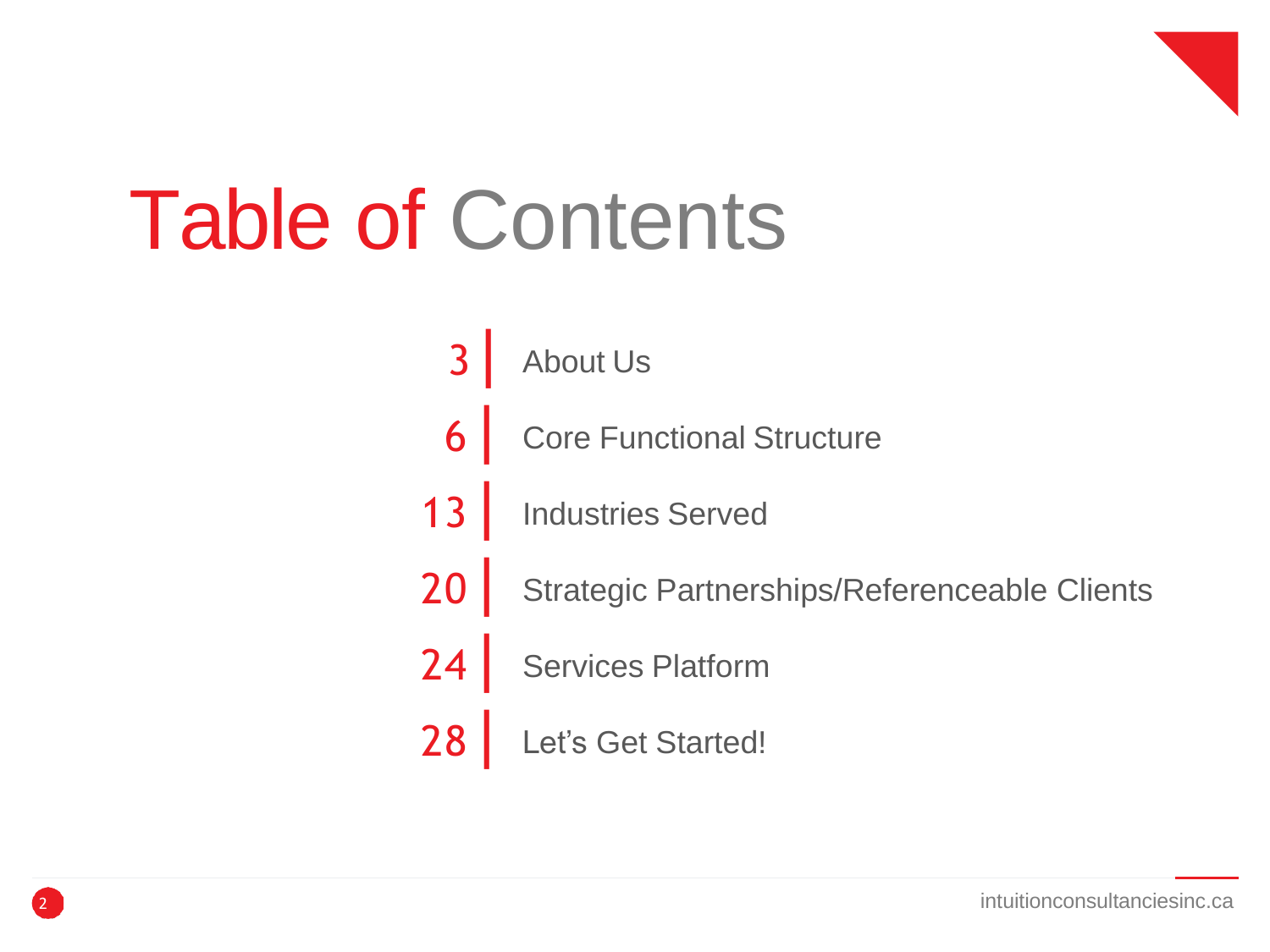



### **About Us**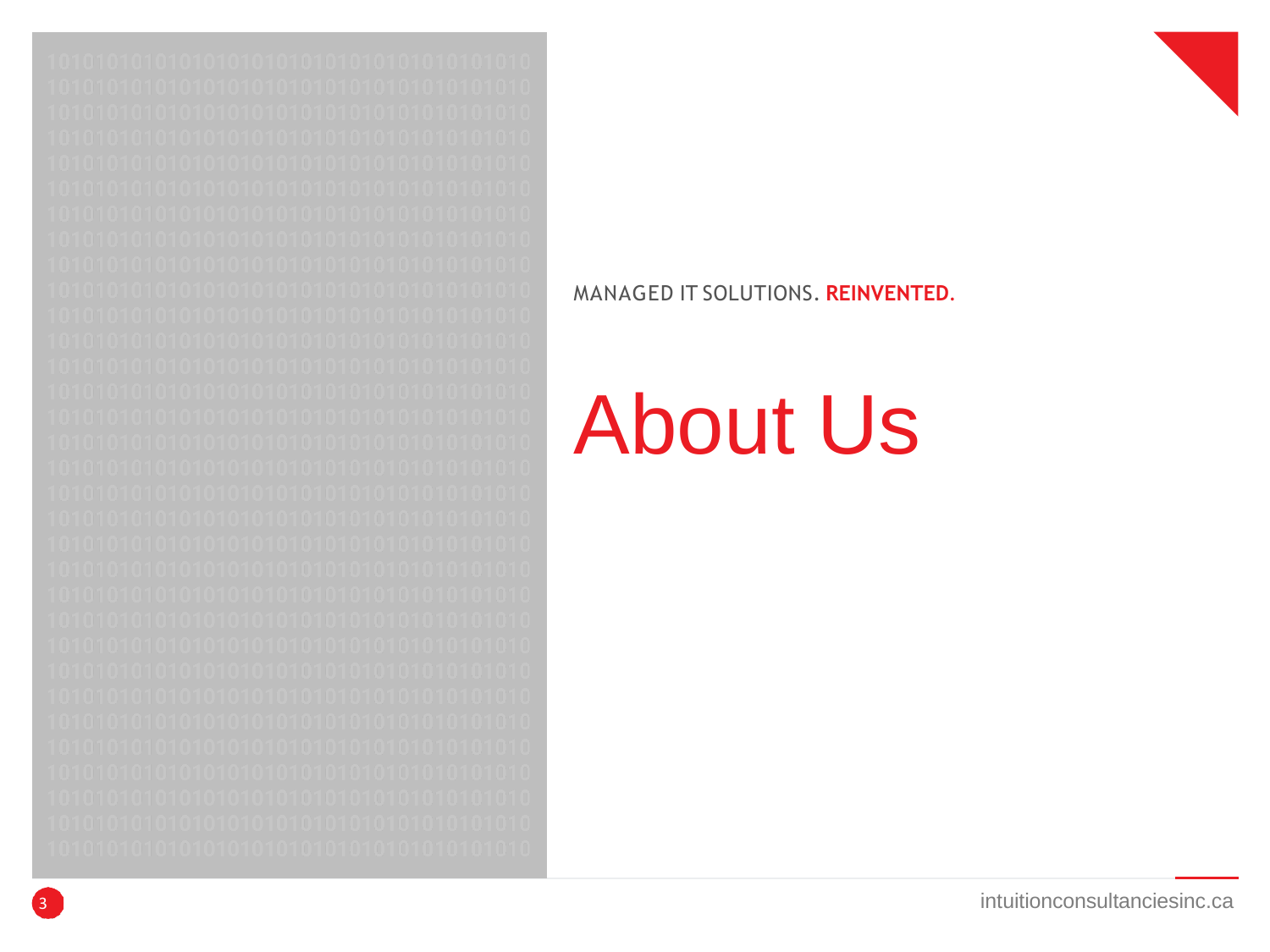### Intuition Consultancies Company Overview

Intuition Consultancies was founded over a decade ago with the goal of helping businesses avoid operational distractions and stay ahead of the rapid pace of change. We are now a rising star in Ontario's business community, delivering managed information and communications services and solutions to a growing number of small and midsized business throughout the province and beyond. Our professionals are known for their creativity, technical abilities, and unique approach to problem solving. We design solutions that that allow businesses to harness the power of technology for greater efficiency and managed growth. For every challenge, we are inspired to develop a solution that exceeds expectations. At Intuition Consultancies we strive to make technology simple.

Managed IT Solutions. Reinvented.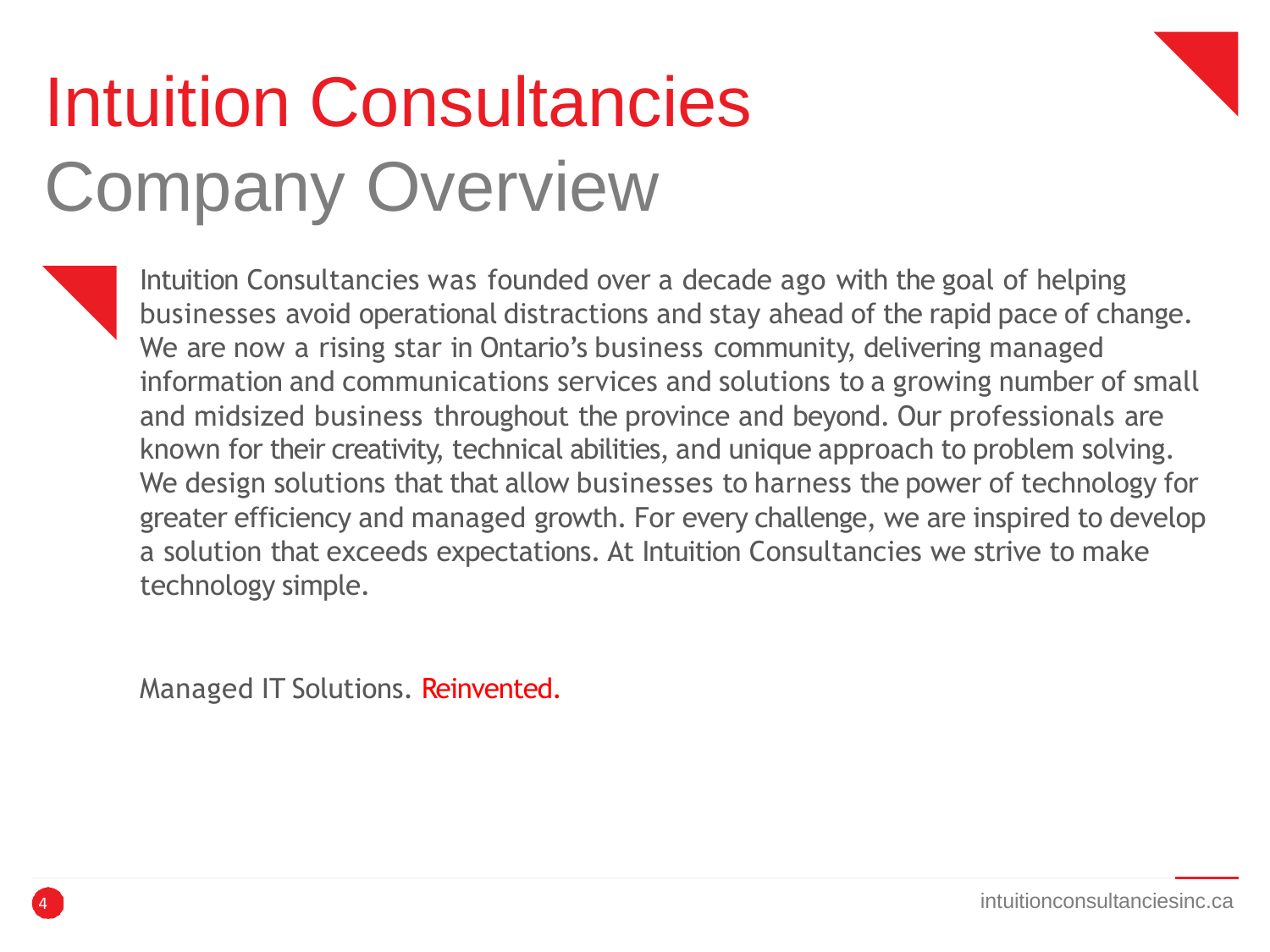



# Core Functional **Structure**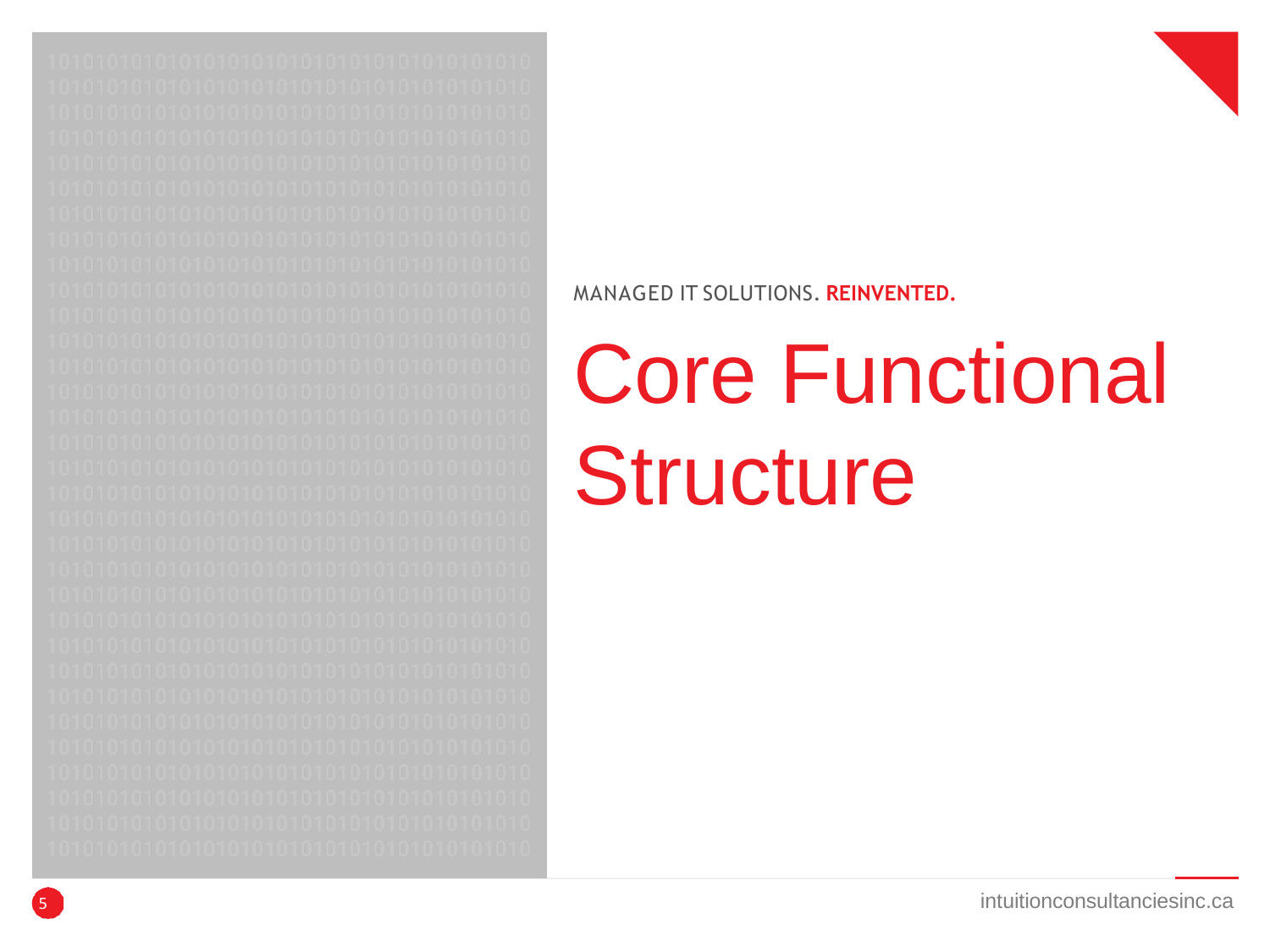### The Intuition Backbone



### **Engineering**

Driven by Thought Leadership and Innovation. This where our best of breed sit. All technology brains are put to test and stretched for the benefit of our clients. More than half of the company staff sits in Engineering and Client Support Services. Strategic portions of this team include Business Analysis, Implementation, Research & Development, Architecture Design and Project Management.

• Client Support Services

Our commitment to serve stands taller amongst many other goals. Being the second largest Business Unit after Engineering, we are adamant that our support never breaks. Our multi layered, geo located support structure proves to be the most reliable engine for our clients to rely on.

• Business Development

Unlike many of our competitors, we take Business Development to our Heart. More than just Sales, for us, It means Account Based Marketing (ABM), Brand Development, Partner Management and Investor Relations. We consider those are as tools that pave the path for our growth.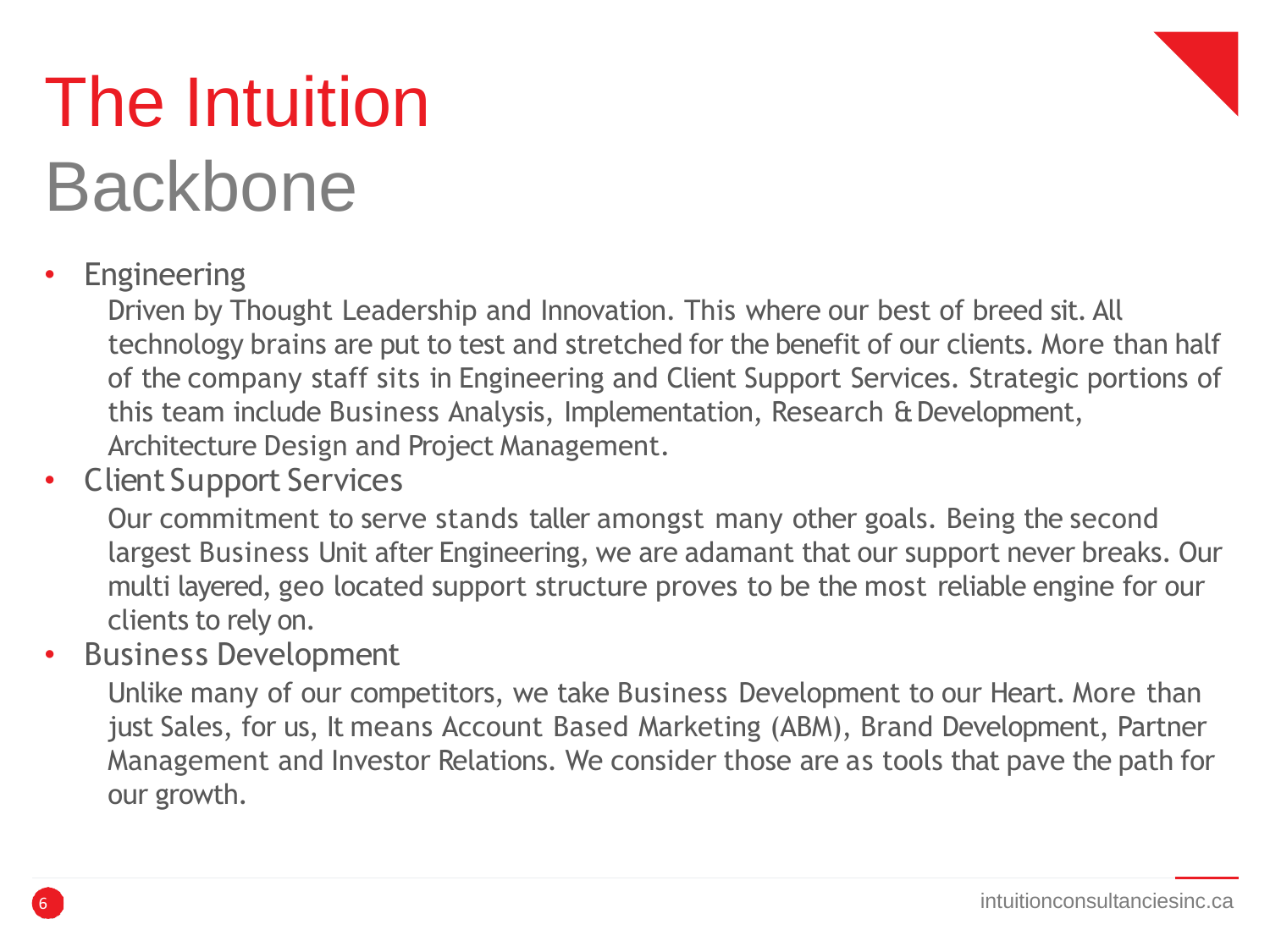### The Intuition Backbone



### • Finance

Strategically integrated with the core business as a Motivator of Success. Finance, for us, is beyond the traditional P&L and balance sheet culture. It's a practice that encourages the business to innovate, take calculated risks and achieve ROI for the future.

#### **Operations**

Lean & Agile Management is the success criteria in our operations. Plays the most important role in terms managing overheads and infrastructure growth. Makes sure we spend on what is needed to empower the business in three strategic areas – People, Processes and Platforms.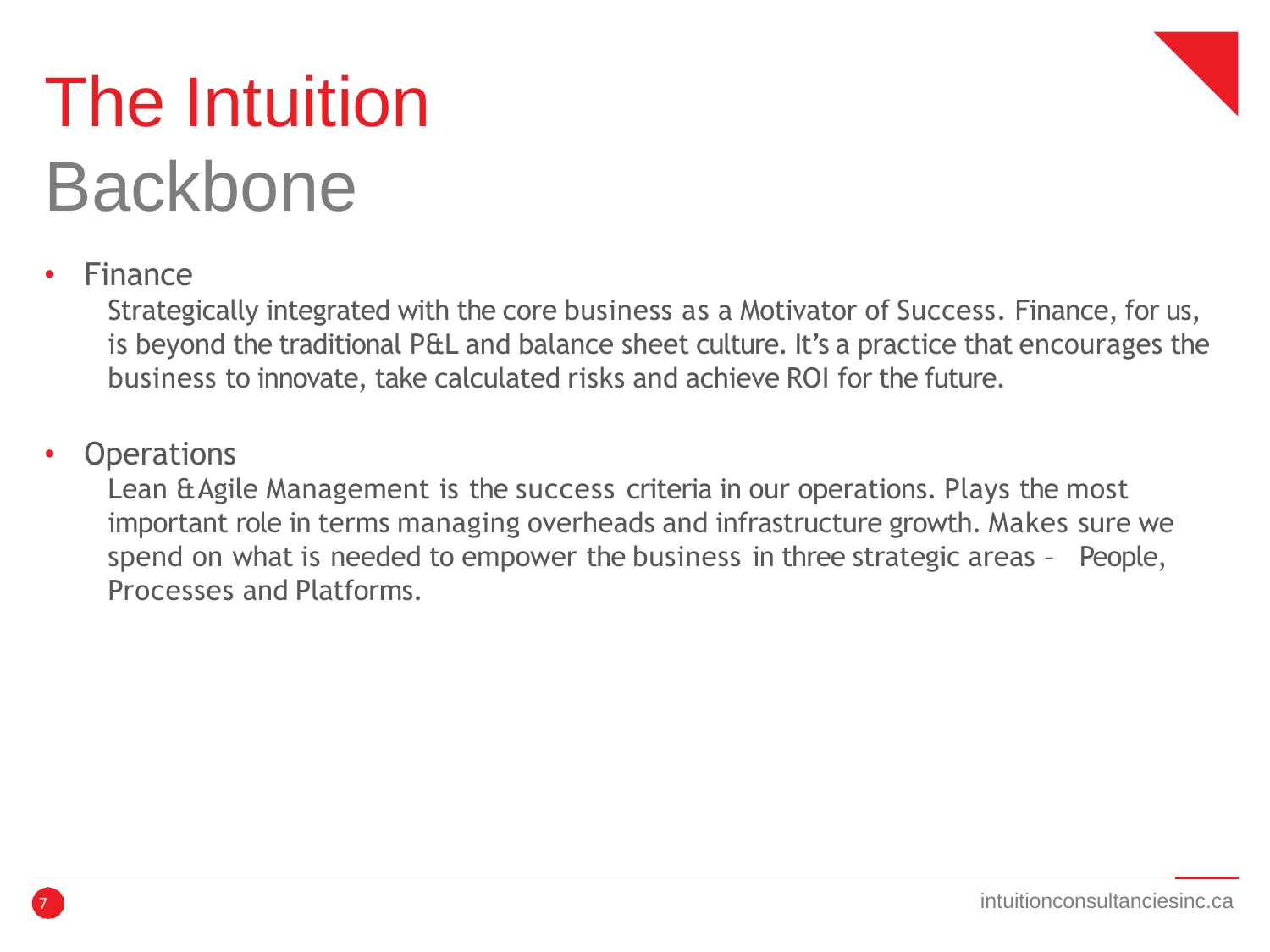# The Intuition

### Advantage

- Dual MSP/MSSP model means we offer the most complete infrastructure and cybersecurity solution for infrastructure reliability and threat detection/remediation.
- Laser focused on the security/stability of small and midsize business infrastructures.
- Accrued knowledge across multiple sectors having worked closely with our clients. This deep, cross-sector intelligence allows us tailor solutions that exceed expectations.
- Expertise in mapping where your business is today and where it needs to be tomorrow. By understanding the long-term goals of the business Intuition Consultancies will ensure you have the right technology, policies, and processes in place to move forward.
- Reliable 24/7/365 support allowing stakeholders to focus on the business.
- Hugely beneficial to businesses adapting to the new world of work with predictable pricing models and a more strategic approach to servicing the needs of clients.
- Agile and can quickly and cost effectively scale to the needs of our clients.
- Growing telephony provider with over 4000 extensions under management.
- Believers in artificial intelligence and machine learning and use this expertise to build better solutions and improve business performance.
- Fully redundant and high availability infrastructure provides computing reliability with 99.999% uptime to include a hot site for clients with mission critical businesses.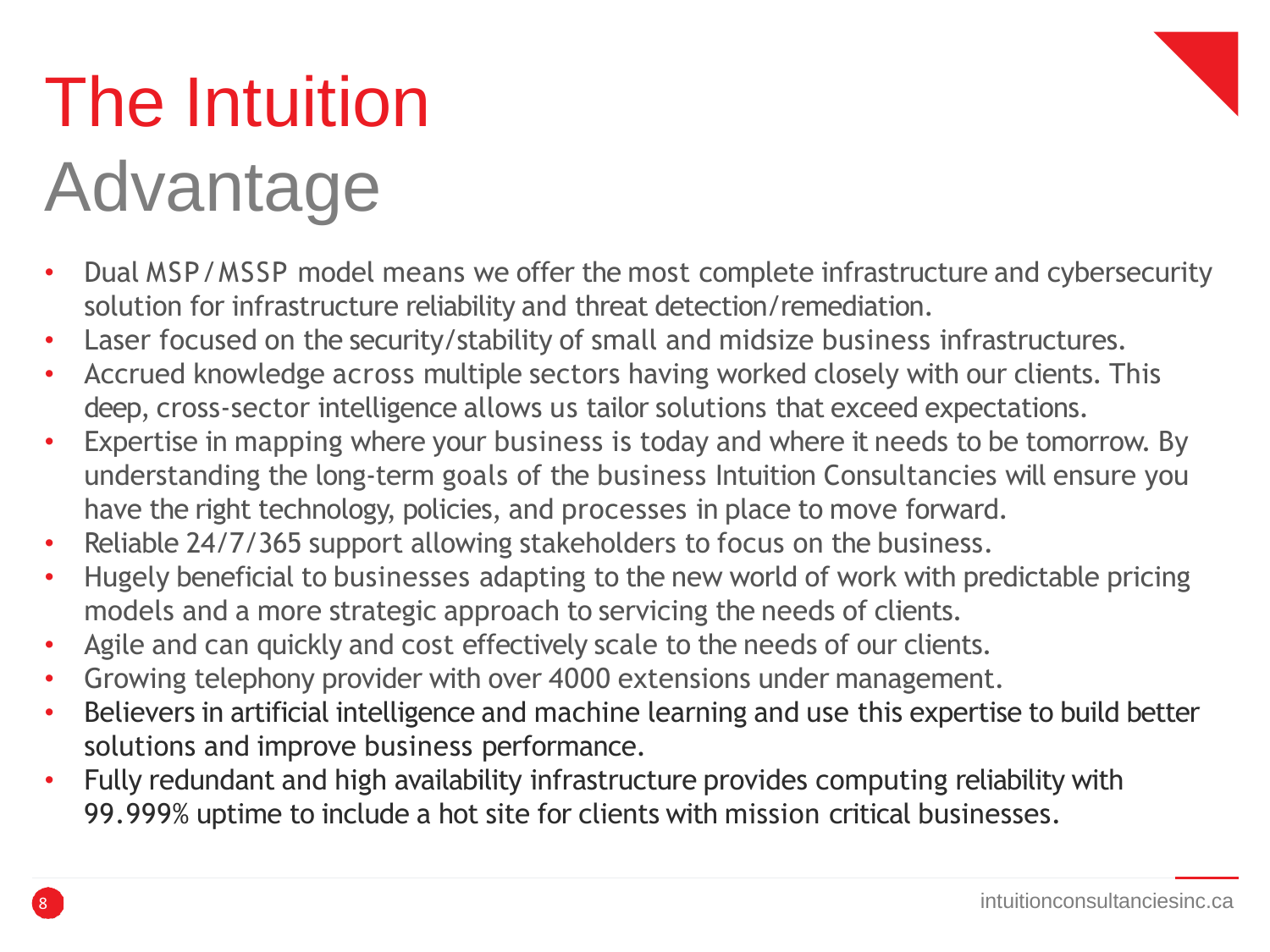



# **Industries Served**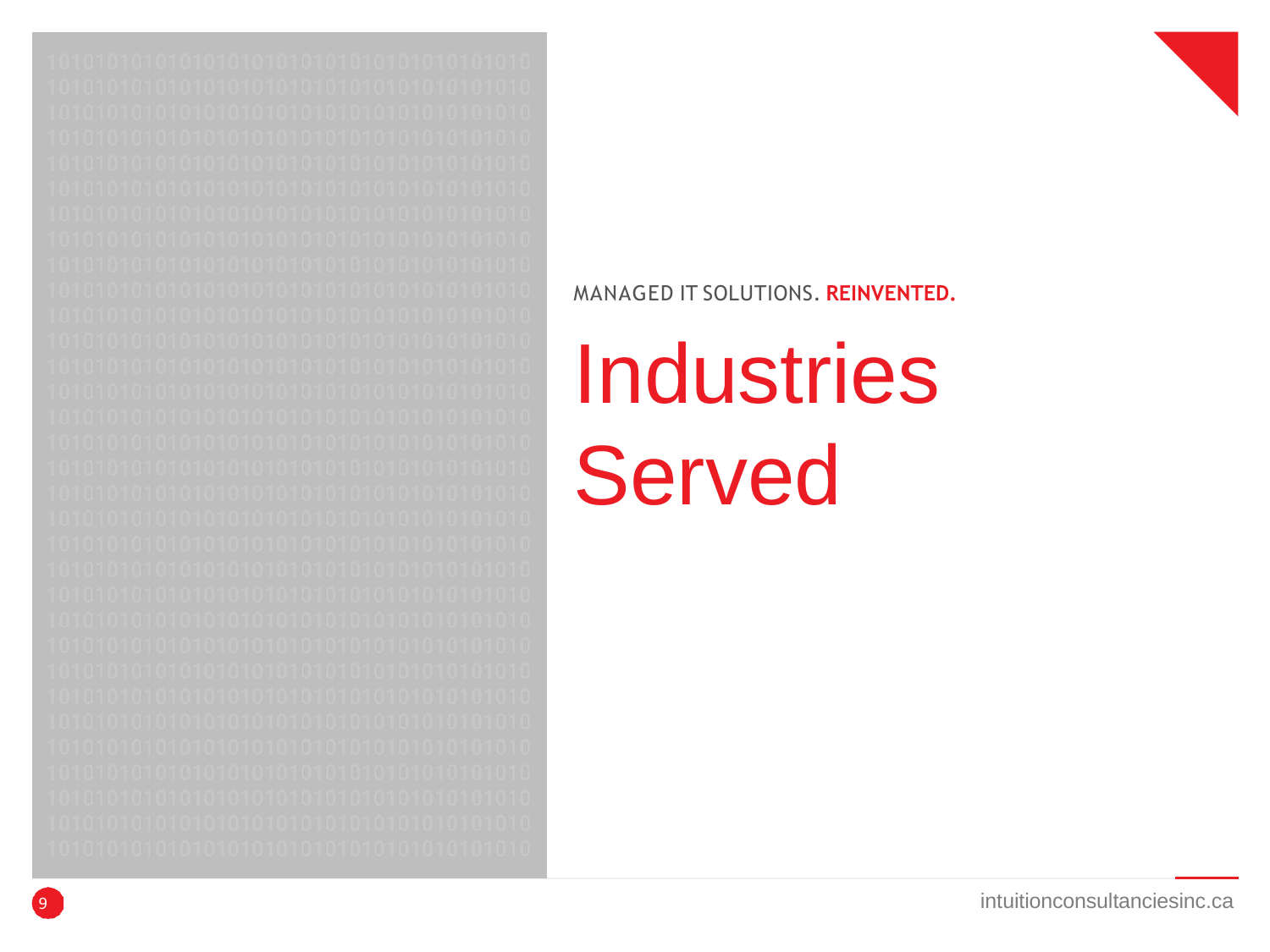#### intuitionconsultanciesinc.ca

### **Industries** Served

Each industry sector has its own set of unique circumstances and business requirements. Intuition Consultancies works closely with clients across multiple industries to bring specialized knowledge, skills, and certified professionals to address their most critical technology and business process needs. It is this experience, along with our dedication to giving clients the most reliable service, which sets us apart from other providers. The following is just a small list of the industries we search:

- Financial Services
- Manufacturing
- Architecture and Engineering
- Biotechnology
- Construction
- Healthcare
- Legal
- Nonprofits
- Professional Services
- **Real Estate**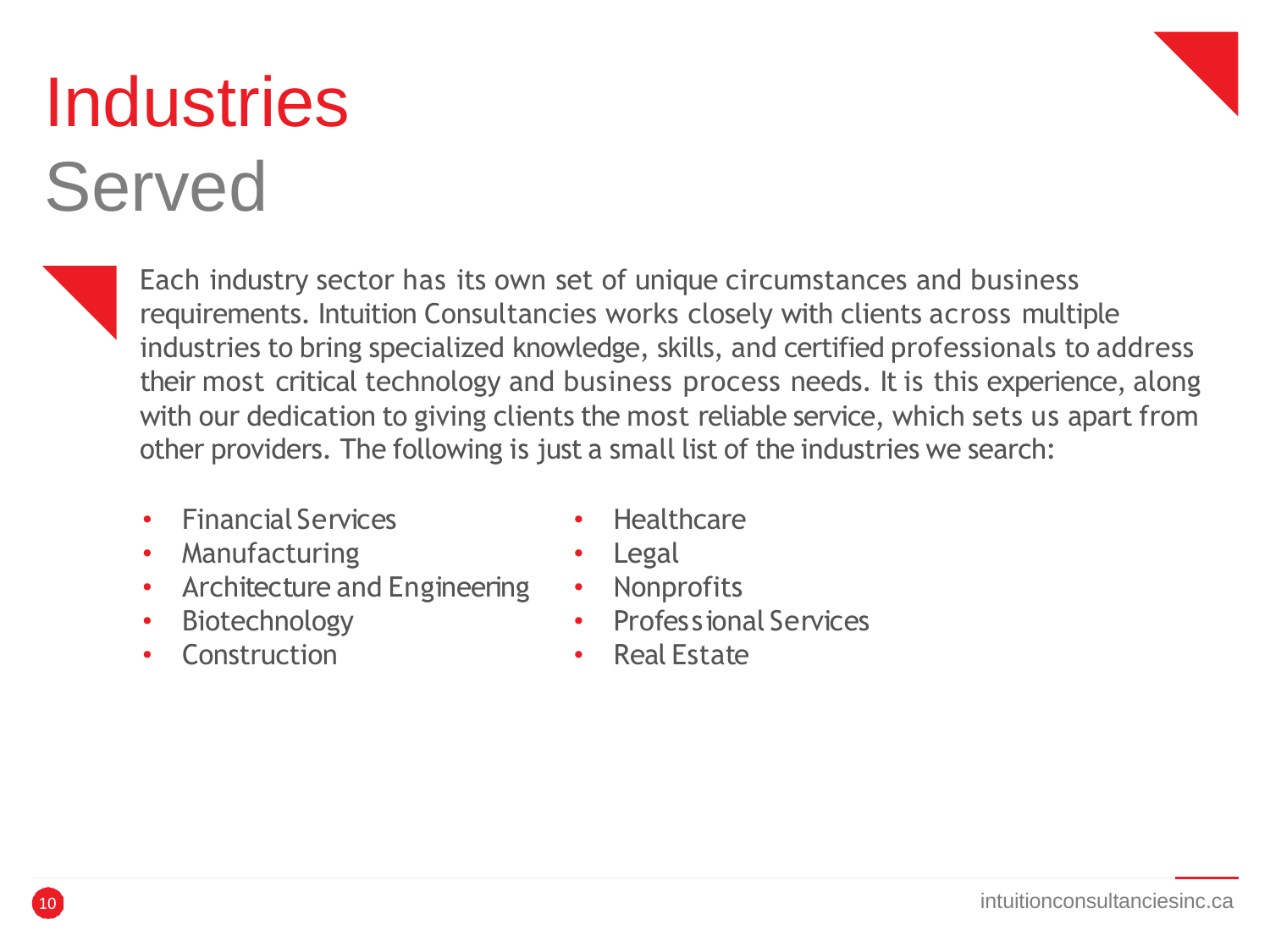



# **Strategic<br>Partnerships**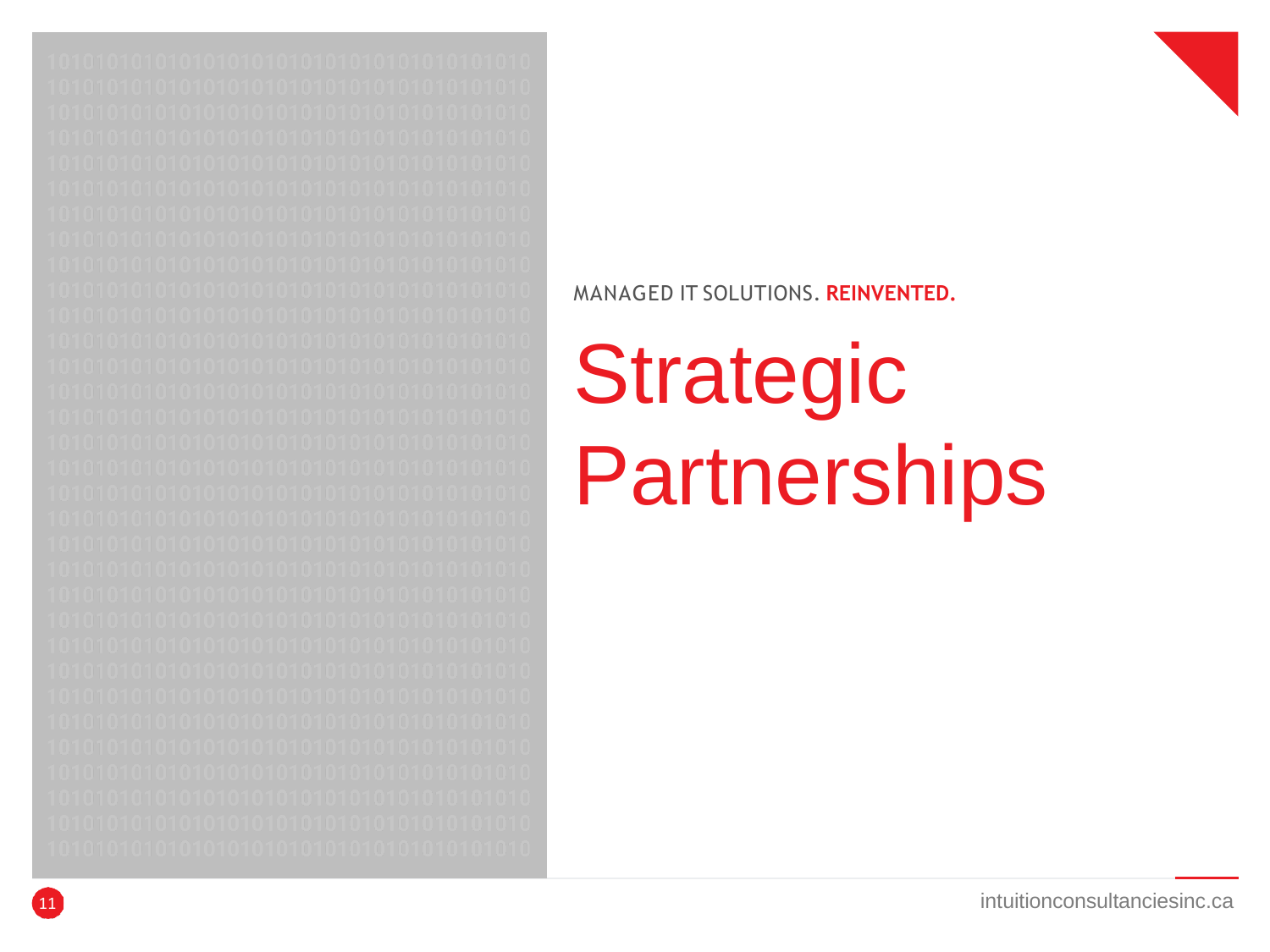### Strategic Partnerships Going Above and Beyond

There is strength in numbers.We understand the power of strategic partnerships and have forged tightly woven relationships with leading technology companies to make sure we got you covered no matter the business challenge. We combine our expertise with their state-of-the-art technology to power expertly designed solutions that deliver results and exceed expectations.

bicom disco **VEEAM VMWAre** SONICWALL CPolycom **H** Microsoft (**eset RAPIDF**) sage **NETGEAR @ quickbooks. [IVEFDED** WatchGuardi **Øsymantec. Fanvil Kaseya 2010** CROWDSTRIKE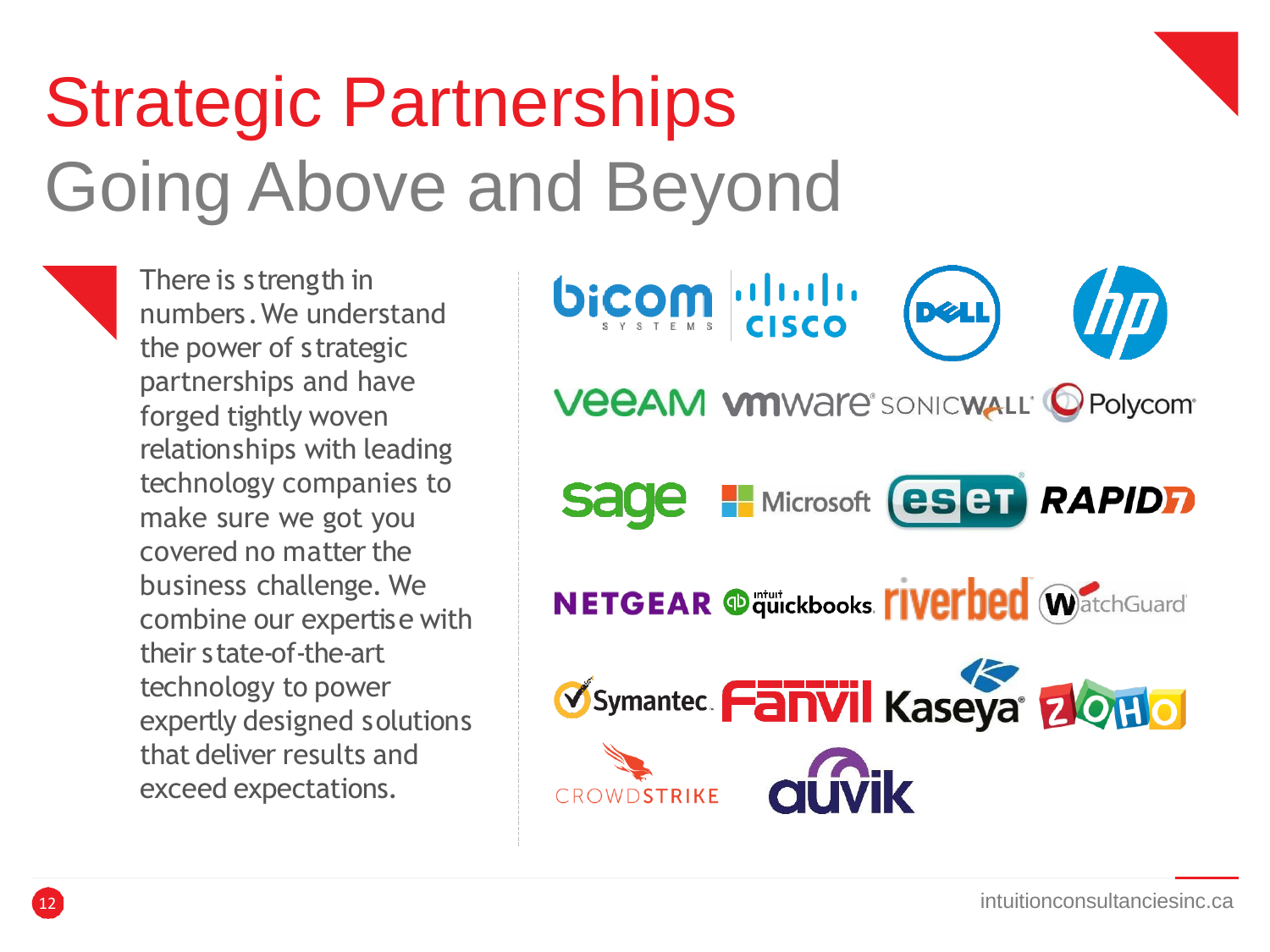



# Referenceable **Clients**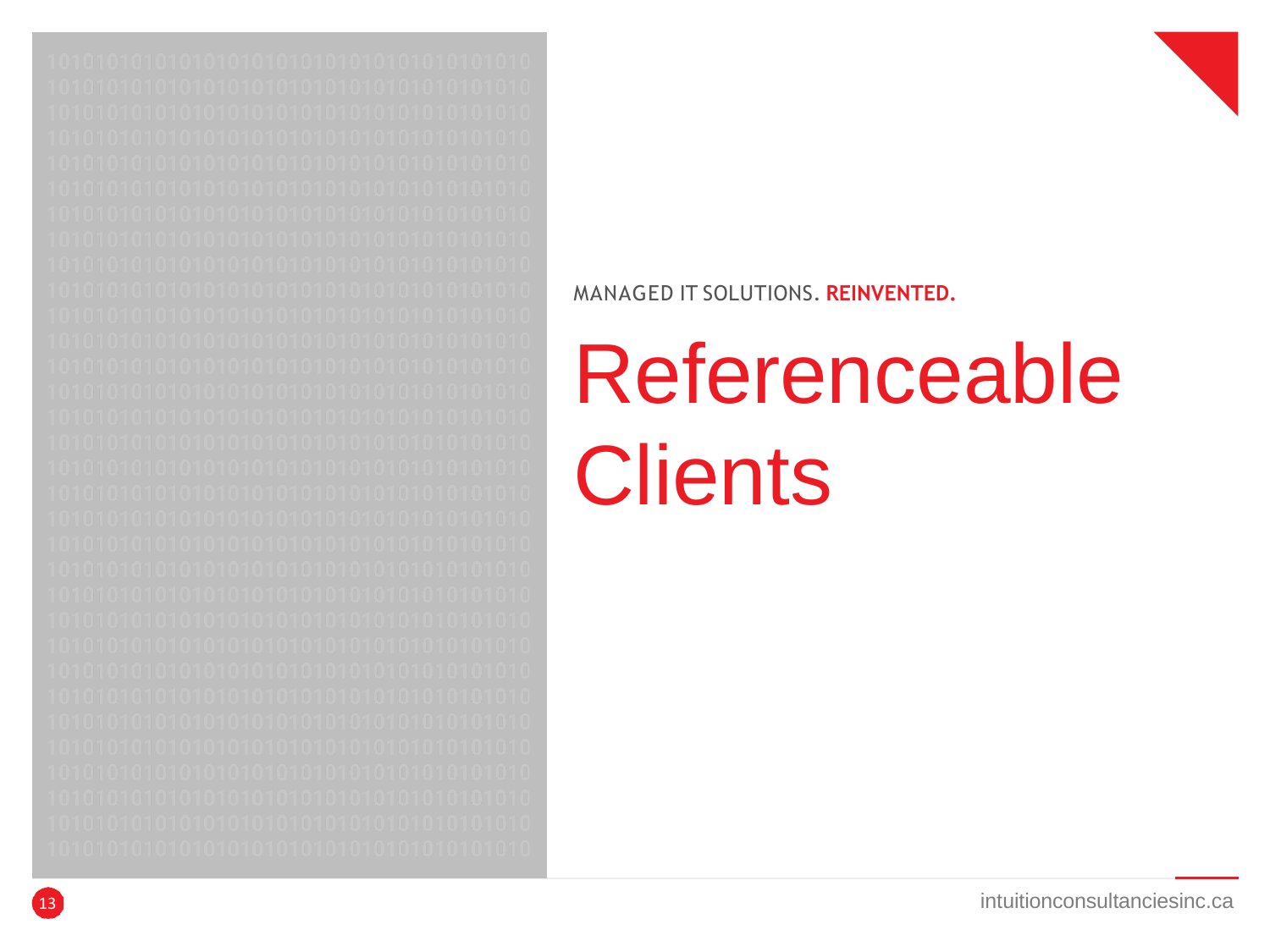### Referenceable Clients Go Ahead, Ask Them!



The following companies have chosen Intuition Consultancies to help harness the power of technology and properly position them for growth:



I-Cubed Industry Innovators Inc. is a high tech machinery manufacturer providing automation solutions with innovation and integrity.



Steam Whistle has grown from an idea dreamt by the "Three Fired Guys"into one of Canada's most beloved independent breweries.

FDR has been providing third party receivable recovery programs to North America's largest credit grantors since

1991.

ANCAMÓ

Services all types and brands of industrial gearboxes, drivelines, electric motors and other rotating elements.



RSSI is a privately owned and operated Ontario-based security agency.RSSI provides uniformed security guards in the Province of Ontario since 1990, with offices in Toronto and Barrie and satellite locations in Ottawa, North Bay, Whitby, Guelph and London.





Bond Securcom provides innovative security and communications products and services to a wide range of commercial and not-for-profit organizations.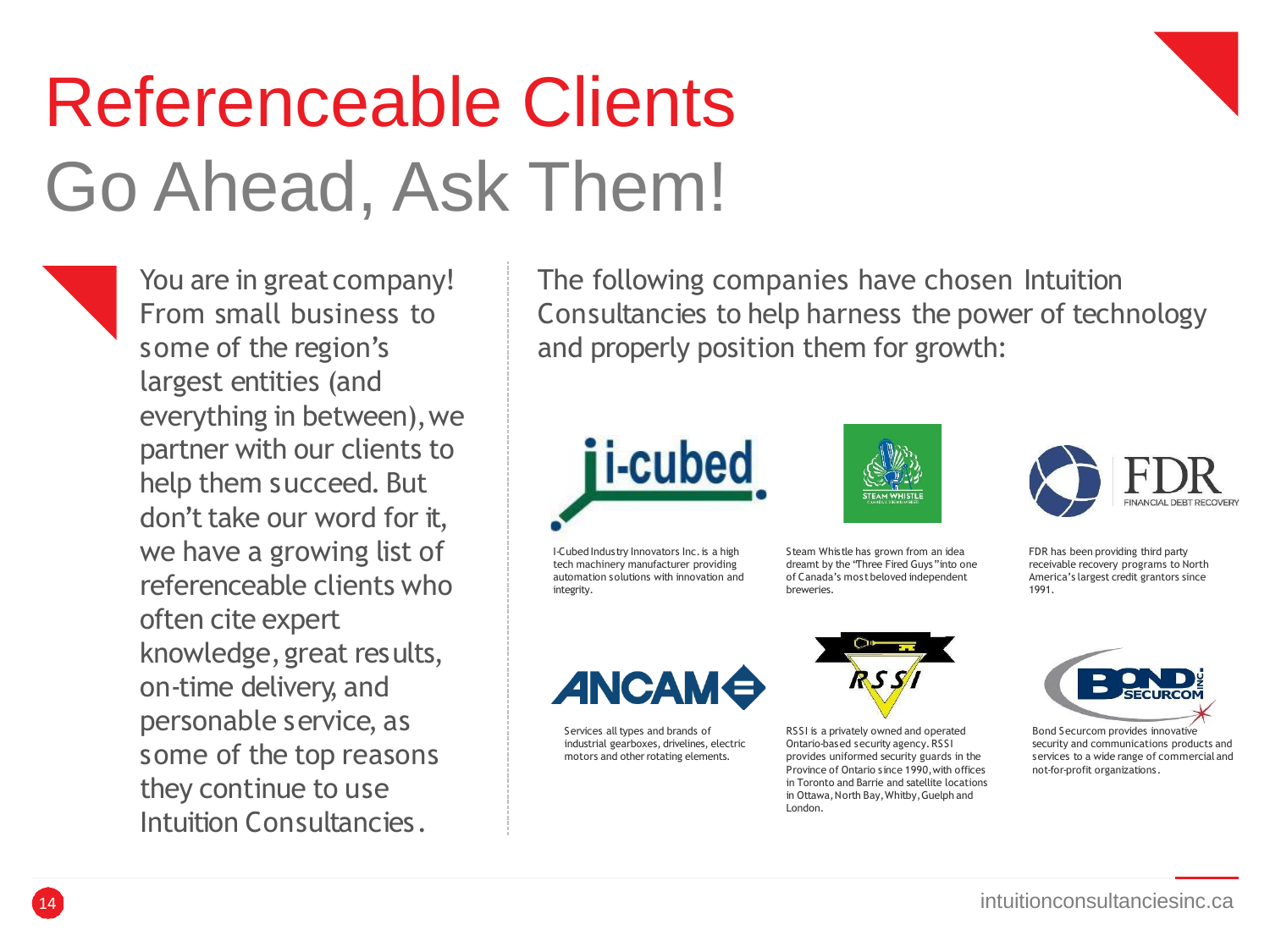



# **Services** Ecosystem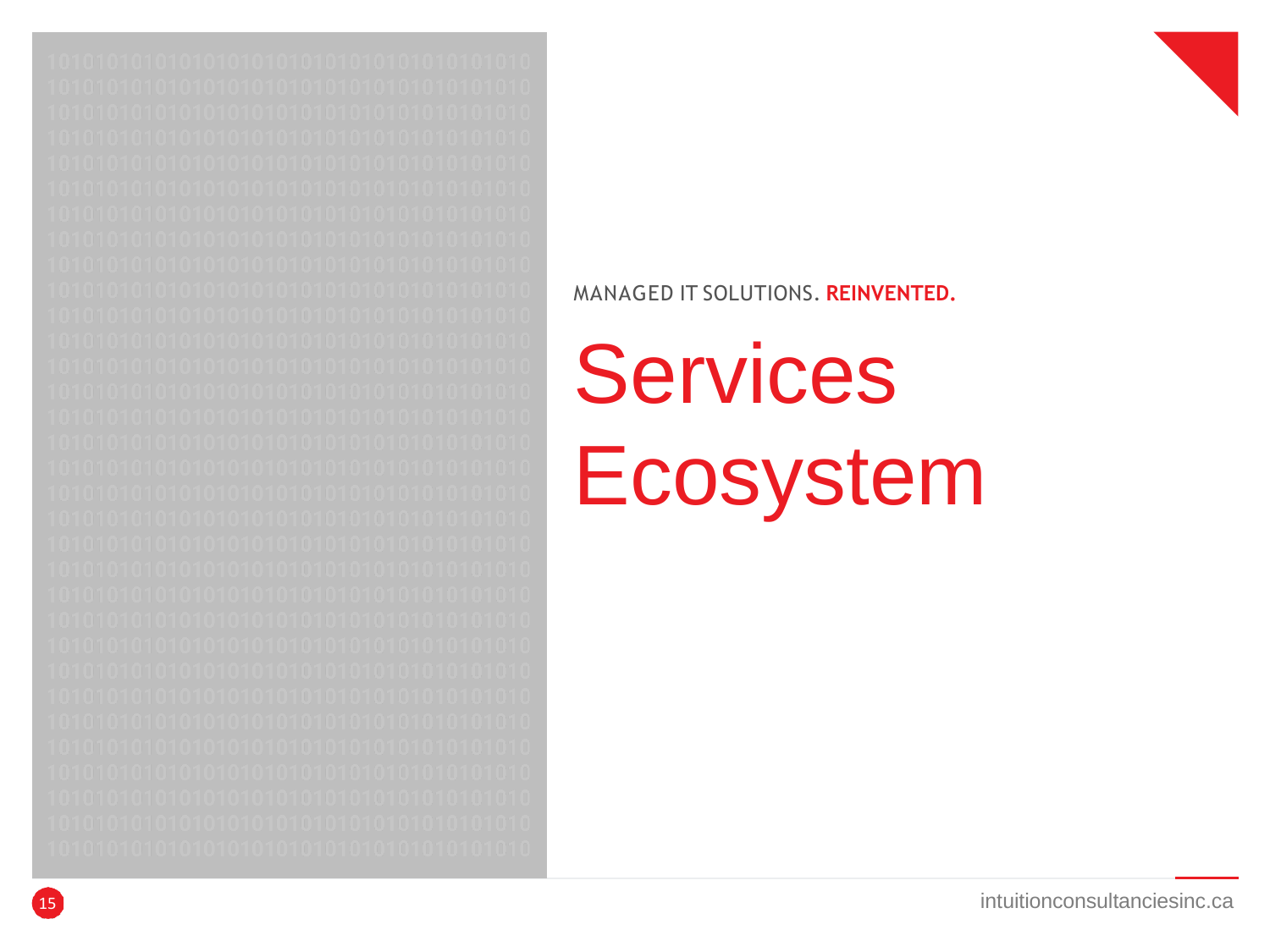### The Services Ecosystem



At Intuition Consultancies, we believe that the best way to serve clients is to create advanced technology solutions that allow them to be nimble, yet secure, in an ever-changing world. That's why we offer the Services Ecosystem, a highly customizable, modular set of services that allows us to prepare a comprehensive set of services that work together for success.With a diverse set of services and total customization ability, Intuition Consultancies' Services Ecosystem gives clients the opportunity to have all their IT needs met by one company with outstanding results.

Can your current IT providers do that?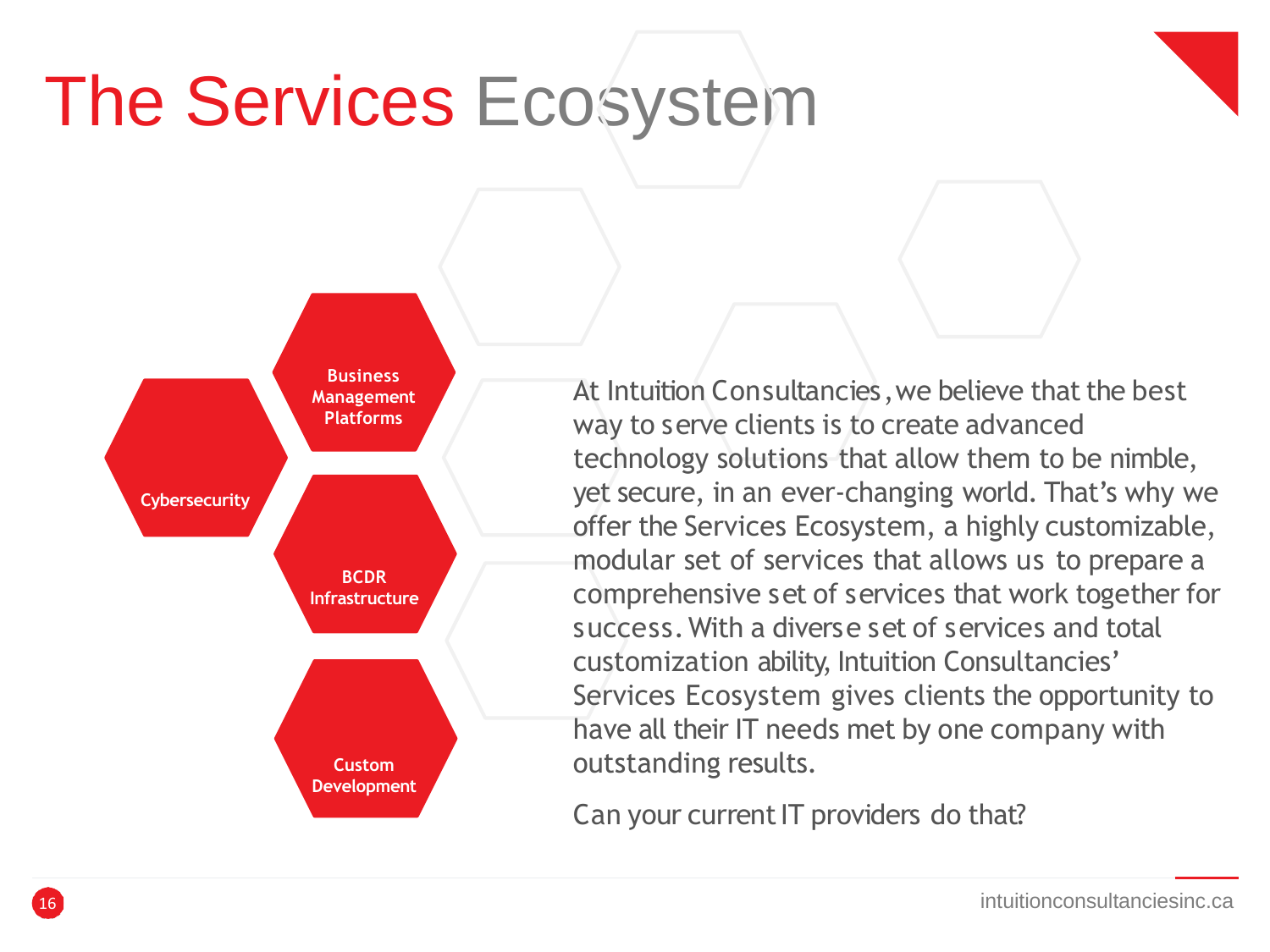### The Services **Ecosystem**

Intuition Consultancies has proven track record of offering innovative solutions designed to help our clients unlock their full potential.

| <b>Capabilities</b> |  |
|---------------------|--|
|---------------------|--|

We strive to offer innovative solutions tailored to meet your requirements.

#### **BCDR/Infrastructure**

- 1. Backup
- 2. Storage
- 3. Infrastructure Management- (Endpoints and Servers)
- 4. Network Engineering (WAN/LAN/VLAN/MPLS/VPLS)

#### **Cybersecurity**

- 1. Darkweb M onitoring
- 2. AI-Based Email Security
- 3. Cybersecurity Monitoring
- 5. Virtualization
- 6. On-Prem Data Center M anagement
- 7. Offsite DC Infrastructure/Primary & DR
- 8. Co-Location
- 9. Telephony/VOIP/Unified M essaging
- 4. M SSP Proactive Response (Malware/Spyware/Ransomware)
- 5. SOC Management

#### **Business Management Platforms**

- 1. Contact Center Solutions
- 2. ERP/CRM
- 3. Office 365 (License Solutions, Deployments, Migrations)
- 4. Service Desk Solutions
- 5. Ecommerce

#### **Custom Development**

- 1. Website Development
- 2. M obile Application Development
- 4. HRIS Platforms
- 5. Integrations

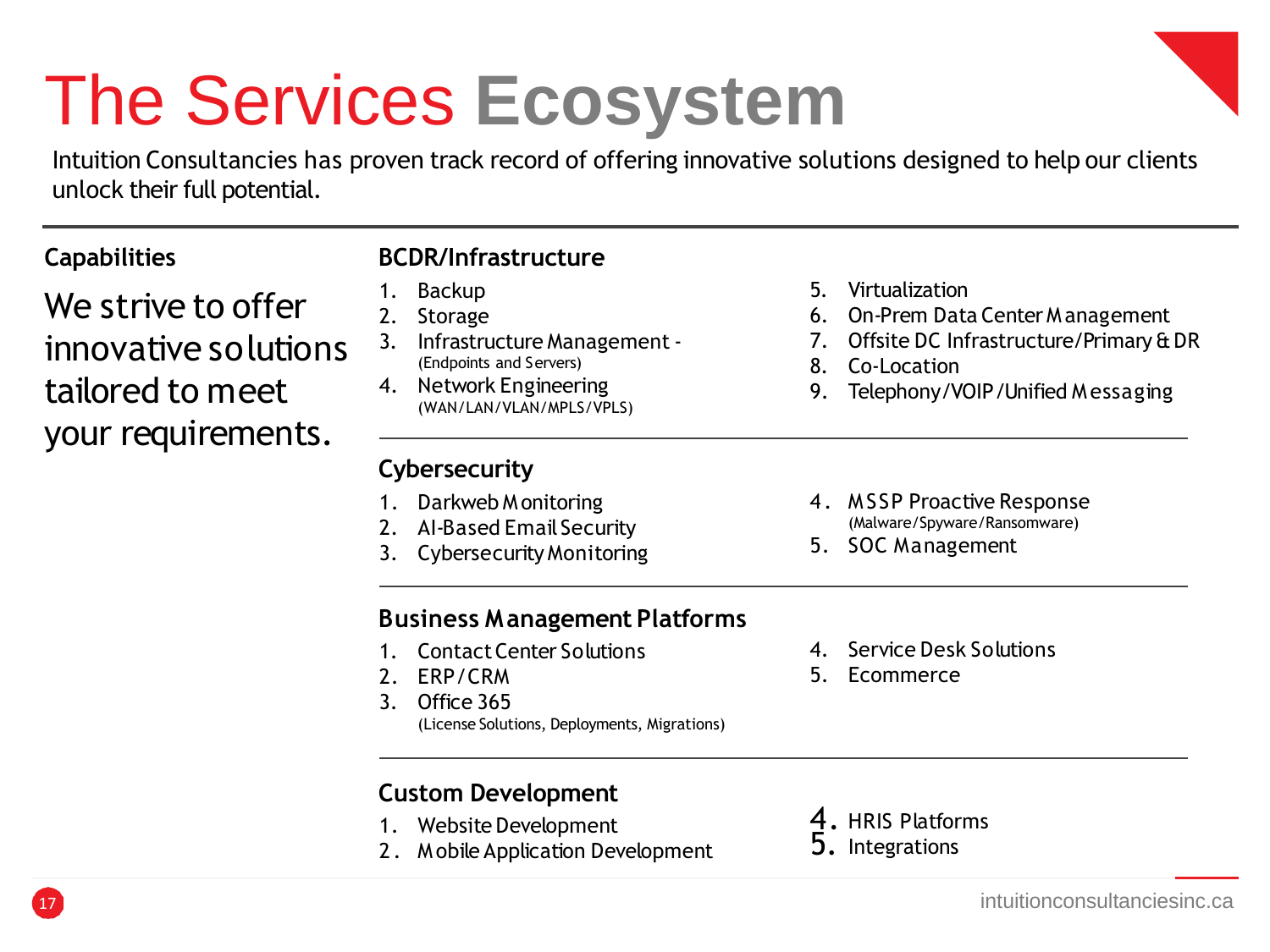### The Services Ecosystem – BCDR/Infrastructure

For over a decade Intuition Consultancies has been delivering managed IT services to small and midsized businesses. The services we offer are built around the individual requirements of our customers. Our managed services team operates around the clock to ensure that your infrastructure remains highly available, your business runs efficiently, and employees stay productive. Our services can be delivered seamlessly as either a complete solution or enhance the existing capabilities of your IT team. Our complete managed services solution takes on critical tasks including:



- On-Prem Data Center Management
- Offsite DC Infrastructure
- Co-Location
- Telephony/VOIP/Unified Messaging

You have too much to worry about. Running your business should be your primary focus. As your managed services provider, Intuition Consultancies delivers high impact solutions that allow you to focus on what's most important, running your business.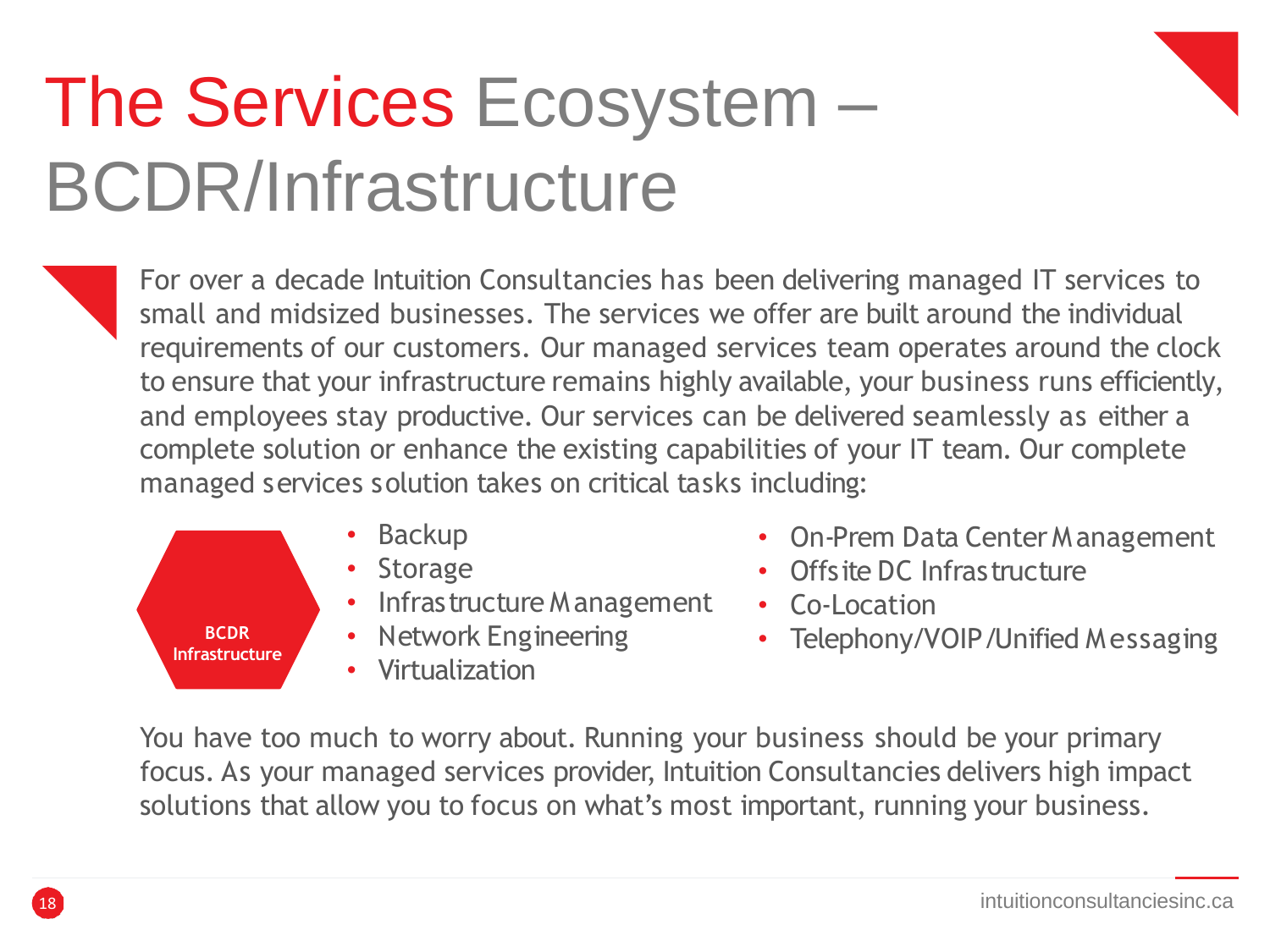### The Services Ecosystem – **Cybersecurity**

In a world where everything is increasingly linked together, enlisting the help of cybersecurity experts is no longer an option, it is now a strategic priority. Intuition Consultancies provides expert cybersecurity services designed to help clients properly secure their infrastructure and implement comprehensive security and compliance controls. With the right mix of cyber defense solutions, education, internal controls, and technology, SMBs can operate with a greater sense of confidence. Our methodology provides actionable steps to secure systems more effectively and provide recommendations to improve compliance with a wide variety of regulatory frameworks.



Intuition Consultancies' proven techniques identify points of failure in existing systems, close pathways of attack and remediate vulnerabilities to reduce risk and meet compliance requirements.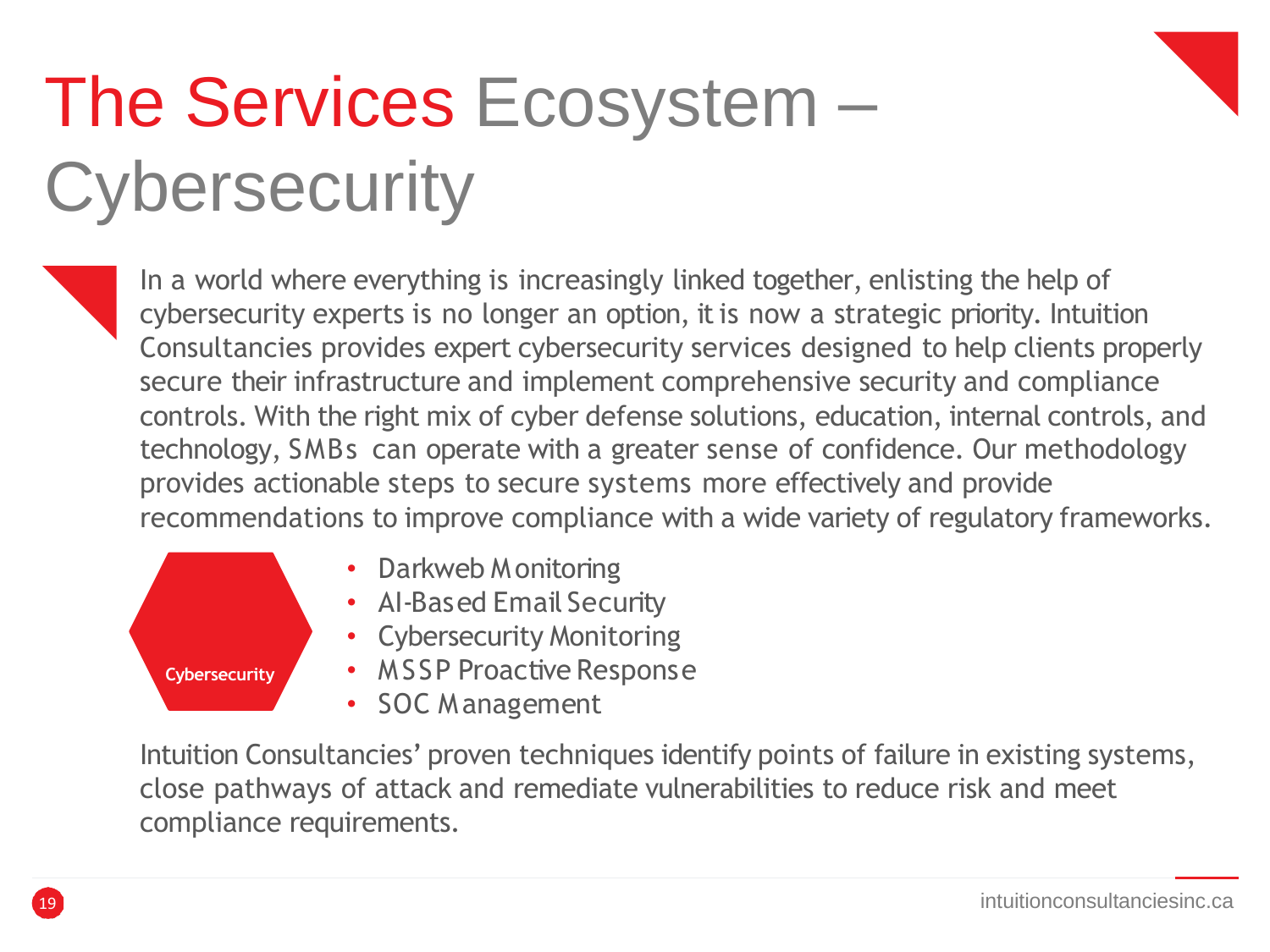# The Services Ecosystem – Business Management Platforms

Implement game changing business solutions designed to transform your business and elevate you to the next level. Our experience and strategic insight allow us to develop creative and innovative solutions that make your business more powerful. Whether you are considering new technology and maximizing a previous investment the experts at Intuition Consultancies are here to help. Our consults work diligently to understand the business objectives and develop a road map to the right solution. Dedicated consultants work closely with you to uncover your hidden needs and implement business management technology that not only meets current requirements but anticipates future growth. We work with nearly all critical back office systems including:



- **Contact Center Solutions**
- ERP/CRM
- Office 365
- Service Desk Solutions
- **Ecommerce**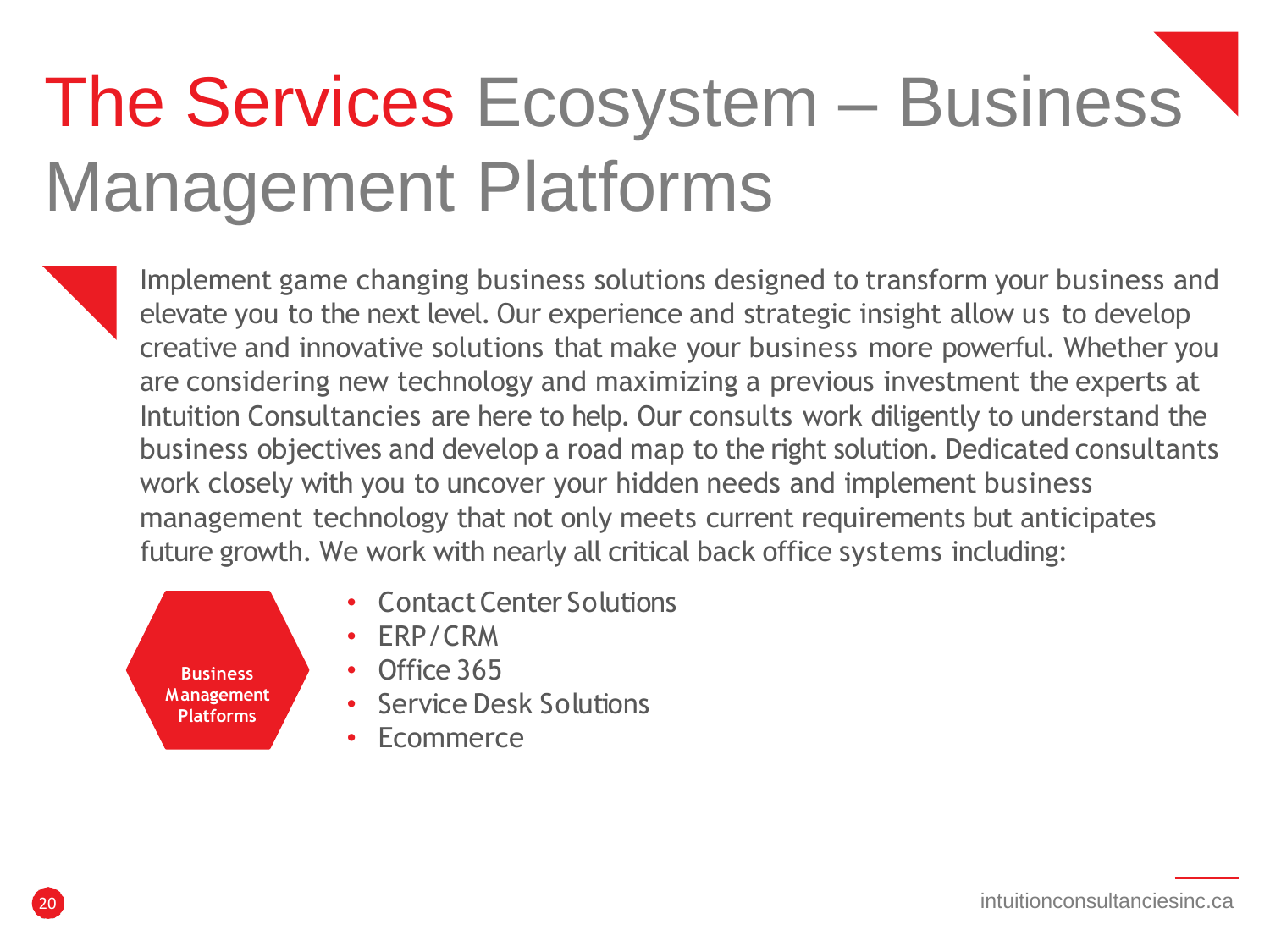### The Services Ecosystem – Custom Development

Advanced technology has reshaped the business landscape by making processes highly integrated, and more streamlined. Businesses that fail to move at the speed of technology are quickly left behind. So, what kind of company do you want to be?

Developing a technology road map for your business can be daunting and projects can be hard to manage alongside everything else you have going on. Our consultants do the heavy lifting so that you can focus on what you do best, run your business. Intuition Consultancies provides clients with the credentialed resources needed to customize, design, install, migrate, upgrade, and maintain the technology within your company. Our approach is designed with the small and medium-sized business in mind. Trusting Intuition Consultancies with your technology initiatives ensures a competitive advantage and business growth.



intuitionconsultanciesinc.ca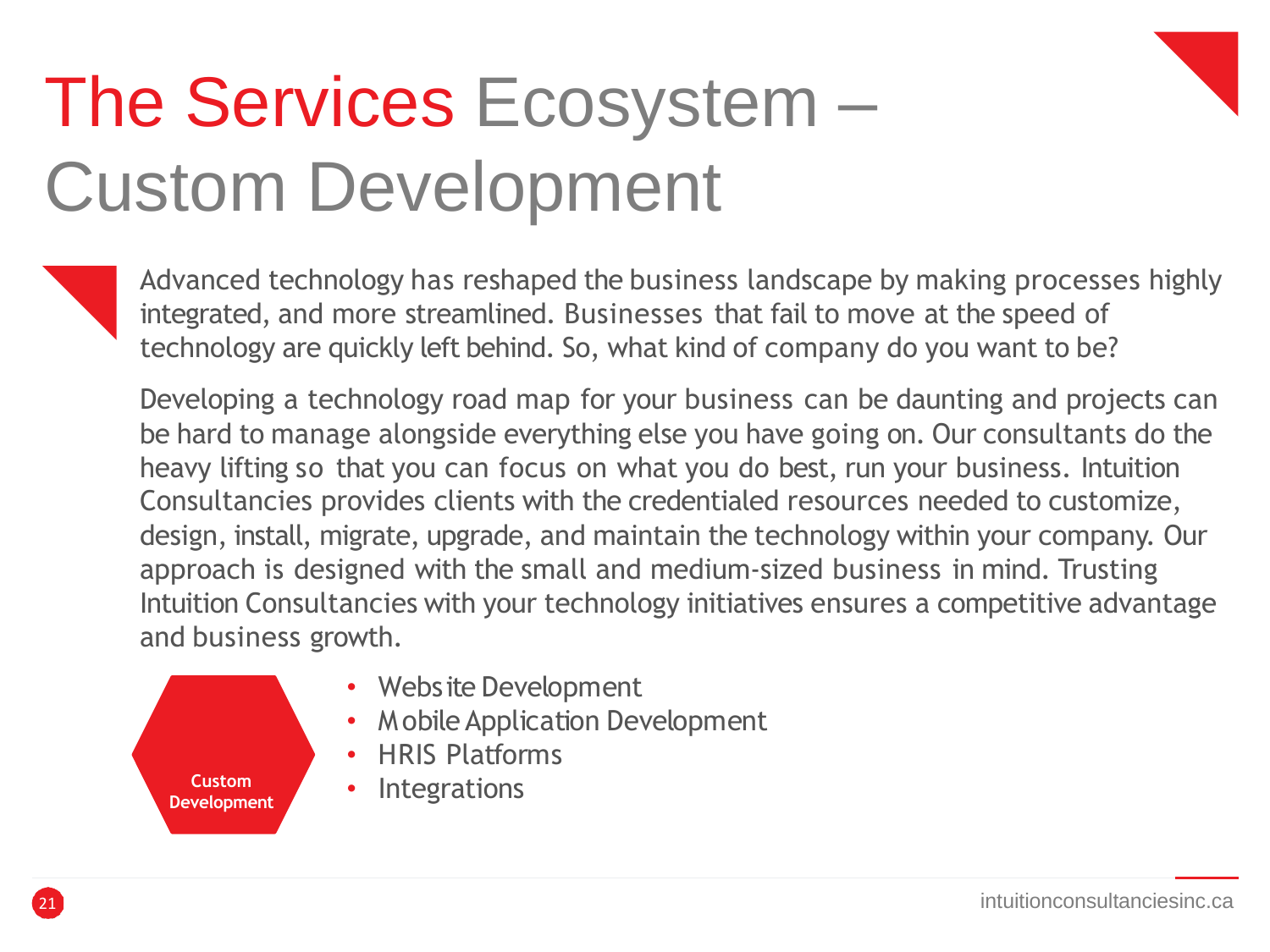



# **Service Level** Agreements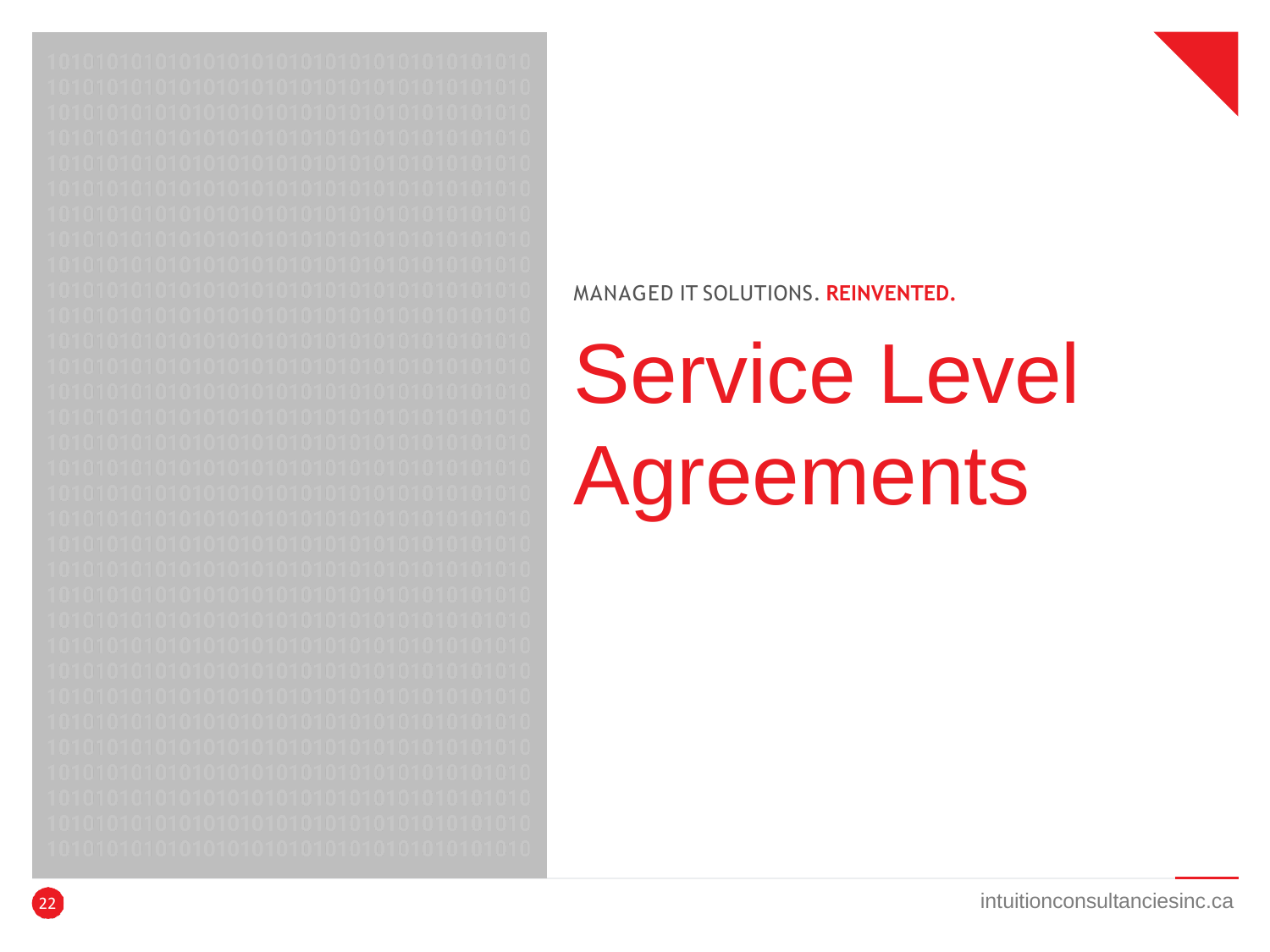### Service Level Agreements **Simplified**

- Businesses can choose from hundreds of managed service providers that will claim they'll get the job done – but are they willing to put it in writing? At Intuition Consultancies we believe it is critical to have well-documented policies that guide the successful delivery of services. Before any long-term engagement begins, Intuition establishes service level agreements (SLAs) with customers to ensure that proper commitments are in place to provide consistent technology service support and delivery. Our SLAs are designed to establish a clear understanding between both parties. At its most basic level, Intuition Consultancies' SLAs:
- Provide clear reference to service ownership, accountability, roles and/or responsibilities.
- Present a clear, concise, and measurable description of service provision to the client.
- Match perceptions of expected service provision with actual service support & delivery.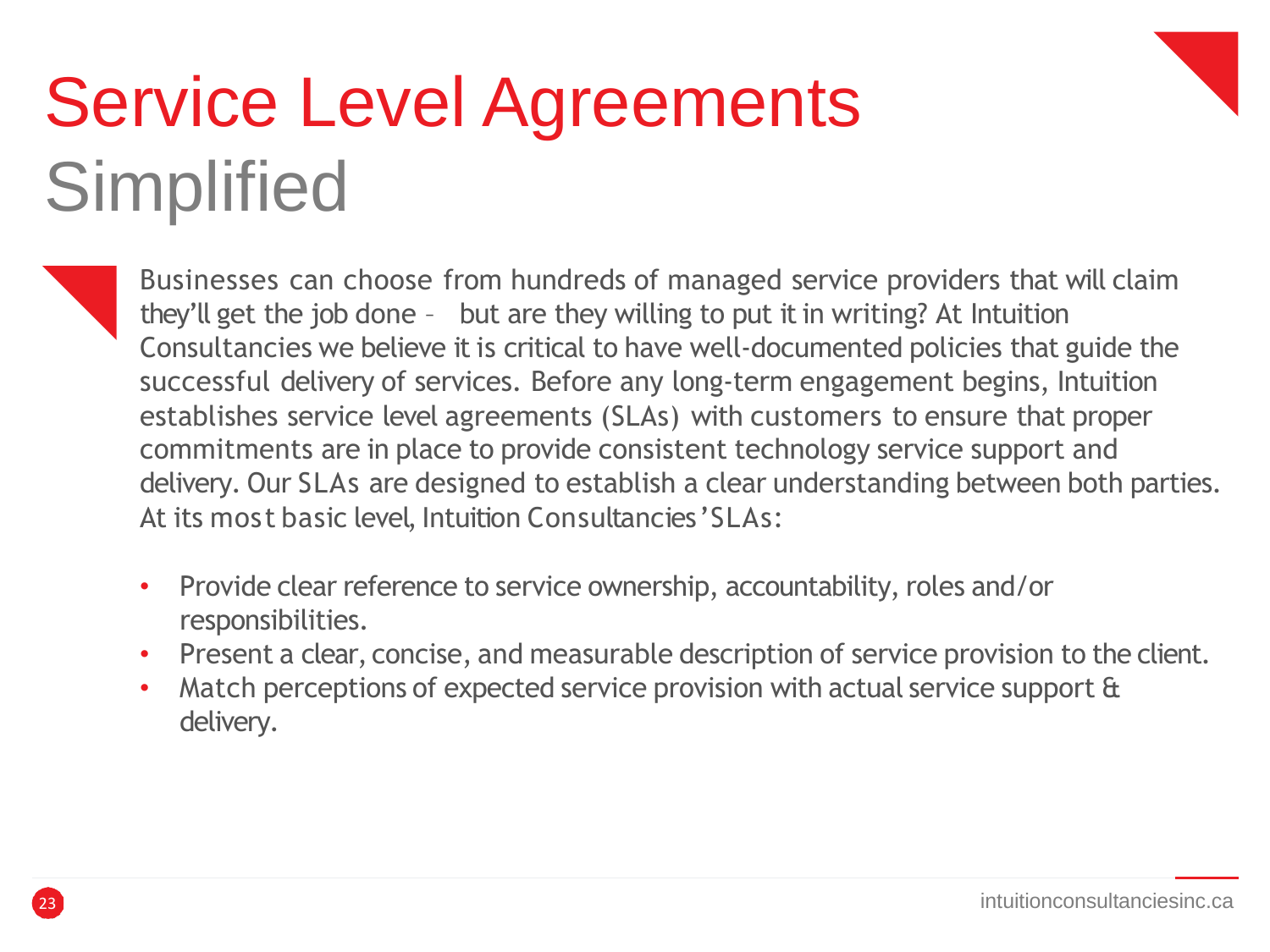### Fee Structures **Simplified**

### **Firm Fixed Priced**

#### **Ideal for Managed Service and Enterprise Level Project Services**

The Intuition Consultancies' Firm Fixed Priced Plan is for budget aware clients that need expense predictability. This option is ideal for MSP related services and enterprise level projects where the expectations and scope are clearly defined.

### **Time/Materials**

#### **Ideal for Client-LedAd-Hoc and Projects**

The Intuition Consultancies' Time/Materials option is for clients thatwant greatercontrol over budget, scope, and project timeline. The Time/Materials option is ideal for projects or services that are more nebulous.

### **Block Time**

#### **Ideal for On-DemandAd-Hoc and Small Projects**

The Intuition Consultancies' Block Time Service Plan is for clients who need consistent support throughout the year but may not be ready to commit to a firm fixed price or time/materials  $\arctan$  arrangement  $-$  simply pay for a set block of hours, at a discounted rate, and use them when you need them.